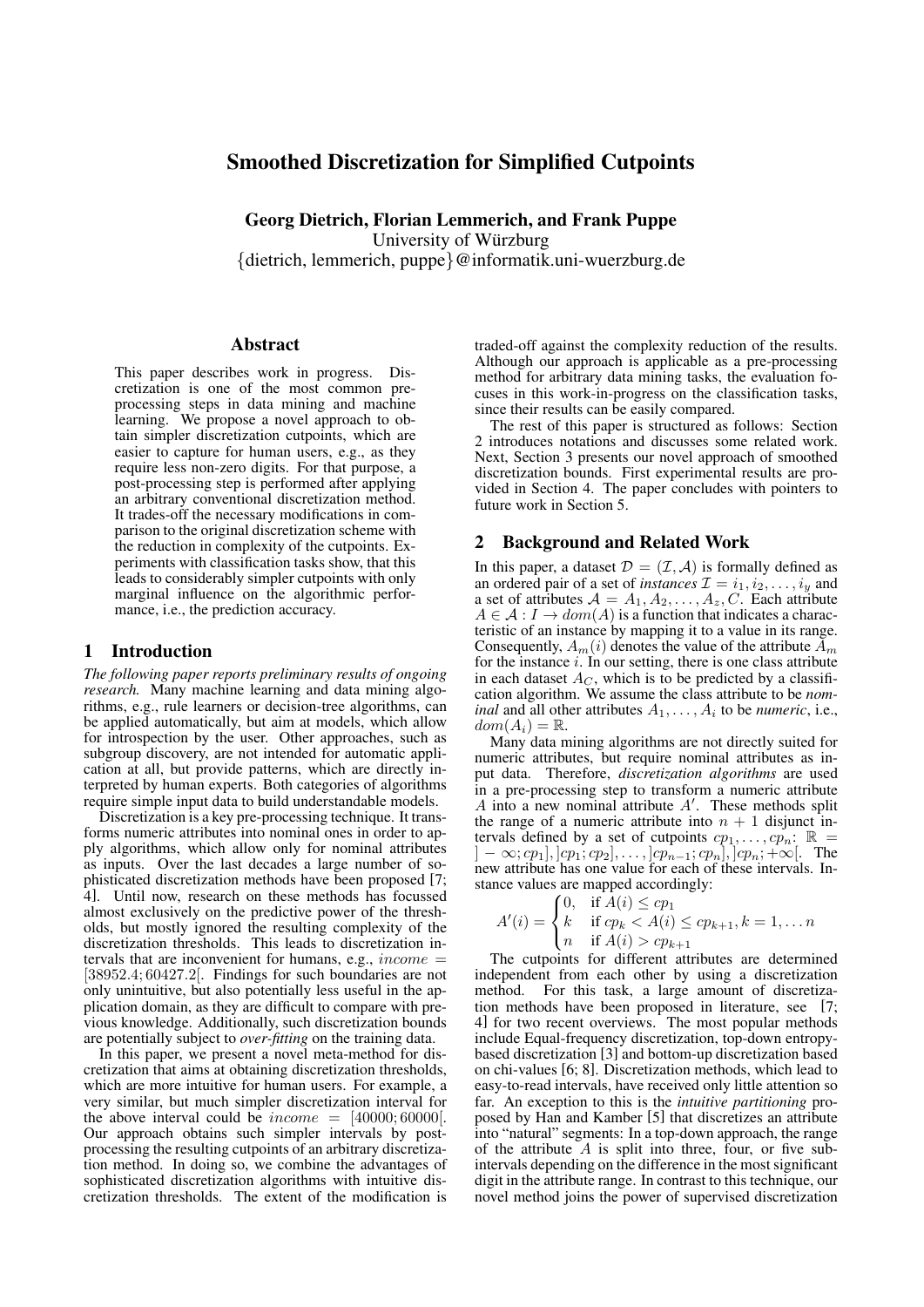algorithms with the goal of easy-to-read cutpoints. It can be combined with arbitrary discretization methods.

## 3 Smoothed Discretization

In the next section, we present our novel approach for discretization. The main idea is as following: First, any traditional discretization algorithm is run. The resulting set of cutpoints  $cp_1, \ldots, cp_n$  is used as the input for our technique. A new discretization scheme is obtained by modifying the cutpoints  $cp<sub>i</sub>$  one-by-one. For each cutpoint, an alternative new cutpoint is determined. The selection of the new cutpoints follows two criteria: 1. The replacement cutpoint should be "natural", i.e., less complex and easierto-read. 2. The replacement cutpoint should be as close to the original cutpoint as possible. In the following sections, we present novel measures to quantify these criteria as well as a simple scoring function, which allows to trade-off between them. Furthermore, we outline a simple algorithm that allows to identify the best alternative cutpoint. It generates a number of candidate cutpoints, which are scored by the presented measure.

#### 3.1 Complexity

The perceived complexity of a number differs from user to user. Due to this inherent subjectiveness quantifying its complexity is a difficult issue. One can consider several different intuitions to measure the complexity of a number, which are plausible for most users: First, short numbers are easier to comprehend than longer numbers: As a consequence the number 624 should receive a lower complexity score than a number like 7245. Second, one benchmark could be, how difficult it is to remember a number. Therefore, 1.000 would have a lower complexity score than 8103. A potential third intuition is, that numbers should receive a lower complexity score, if they are used more often by humans.

Next, we present one simple method to capture the complexity of a number. We are fully aware that this is definitely not the only solution for this problem and one can think of several variations of this measure. Our measure is based on the decimal representation of a number  $x$ . The scoring is based on the number of digits  $k(x)$ , which are required to write x, excluding trailing zeros. The count  $k(x)$ is increased by one, if it contains a decimal point. Then, the complexity for  $x$  is defined as:

$$
complexity(x) = \begin{cases} 0, & \text{if } x = 0\\ 1 & \text{if } x = 10^n, n \in \mathbb{N}\\ 1 + k(x) & \text{else} \end{cases}
$$

The following table shows some examples for this complexity measure.

| $\boldsymbol{x}$ | $\overline{\textit{complexity}}(x)$ | $\boldsymbol{x}$ | complexity(x) |
|------------------|-------------------------------------|------------------|---------------|
|                  |                                     |                  |               |
|                  |                                     | 725              |               |
| 00               |                                     | $-725$           |               |
|                  |                                     |                  |               |

This basic measure could be improved in a variety of directions: One may argue that a number ending with the digit 5 is simpler than other numbers. E.g., 95 can be considered as a simpler, more intuitive bound than 93. Another issue is, if a decimal really increases the complexity, i.e., if 0.4 is a more complex number than 4. Although these considerations could be incorporated in more sophisticated variations in future approaches, we focus in this paper on the complexity measure presented above for the sake of simplicity and transparency.

### 3.2 Modification measures

Additionally, our approach requires a measure that compares, how strongly the original discretization scheme is modified, if a candidate cutpoint  $cp'_{k}$  is used instead of the respective original cutpoint  $cp_k$ . To quantify this amount of modification we propose two measures.

#### Distance-based deviation measures

The distance-based measure describes the difference in the range of the discretized attribute. It is computed as the percentage of the interval between the original cutpoint  $cp<sub>k</sub>$ and the candidate cutpoint  $cp'_{k}$  in relation to the distance between the current cutpoint  $\ddot{cp}_k$  and the neighboring cutpoint in the original discretization scheme. For candidates smaller than the original cutpoint, the neighboring cutpoint is given by the next lowest cutpoint  $cp_{k-1}$ , otherwise it is the next highest cutpoint  $cp_{k+1}$ . For the special cases, that the current cutpoint is the first one  $(k = 1)$  or the last one  $(k = n)$ , the instances in the dataset with the lowest, respectively highest, attribute values are used as neighboring cutpoints. Formally it is computed as (ignoring the special cases):

$$
mod^{dist}(cp'_k, cp_k) = \begin{cases} 0 & \text{if } cp'_k = cp_k \\ \frac{cp_k - cp'_k}{cp_k - cp_{k-1}} & \text{if } cp'_k < cp_k \\ \frac{cp'_k - cp_k}{cp_{k+1} - cp_k} & \text{if } cp'_n > cp_k \end{cases}
$$

#### Instance-based deviation measures

The distance-based deviation measure just considers the difference between the original cutpoint and the candidate cutpoint, independent of additional information contained in the dataset. The second approach, the instance-based deviation, additionally takes the values of each instance  $i$  for the attribute A, which is discretized, into account. It measures the percentage of the instances in the interval, which are relocated to another interval, if the original cutpoint  $cp<sub>k</sub>$ is exchanged with the candidate  $cp'_k$ :

$$
mod^{inst}(cp'_k, cp_k) = \begin{cases} 0 & \text{if } cp'_k = cp_k \\ \frac{|\{i|cp'_k \leq A(i) < cp_k\}|}{|\{i|cp_k - 1 \leq A(i) < cp_k\}|} & \text{if } cp'_k < cp_k \\ \frac{|\{i|cp_k \leq A(i) < cp'_k\}|}{|\{i|cp_k \leq A(i) < cp_{k+1}\}|} & \text{if } cp'_k > cp_k \end{cases}
$$

#### 3.3 Smoothed cutpoint selection

Cutpoint smoothing is a trade-off between reducing the complexity of a cutpoint and modifying the intervals generated by the original discretization method. For that purpose, we propose the following family of functions that balances between these two goals using the complexity and modification measures presented above. The candidate with the lowest score according to this measures is considered the best cutpoint.

$$
score(cp'_{k}) = complexity(cp'_{k}) + \frac{1}{\alpha} \cdot mod(cp'_{k}, cp_{k})
$$

Here,  $\alpha$  is a user chosen parameter. For high values of  $\alpha$ less complex cutpoints are preferred, even if they strongly modify the original solution. In contrast, lower values of  $\alpha$  emphasize the similarity to the original discretization scheme, even if the resulting cutpoints are only slightly less complex than the original ones.  $\alpha$  can be interpreted, which ratio of an interval the cutpoint can be moved to reduce the complexity by one point. E.g., if  $\alpha = 0.05$  the algorithm will shift the cutpoint by up to 5% of the adjacent interval (based on the pure difference or the number of contained instances), if this decreases the complexity by one.

#### 3.4 Computation of smoothed cutpoints

The computation of the best smoothed cutpoint is straight forward: First, candidates are generated in two directions. For that purpose the cutpoint is iteratively rounded up with decreasing precision. This is repeated, until either zero or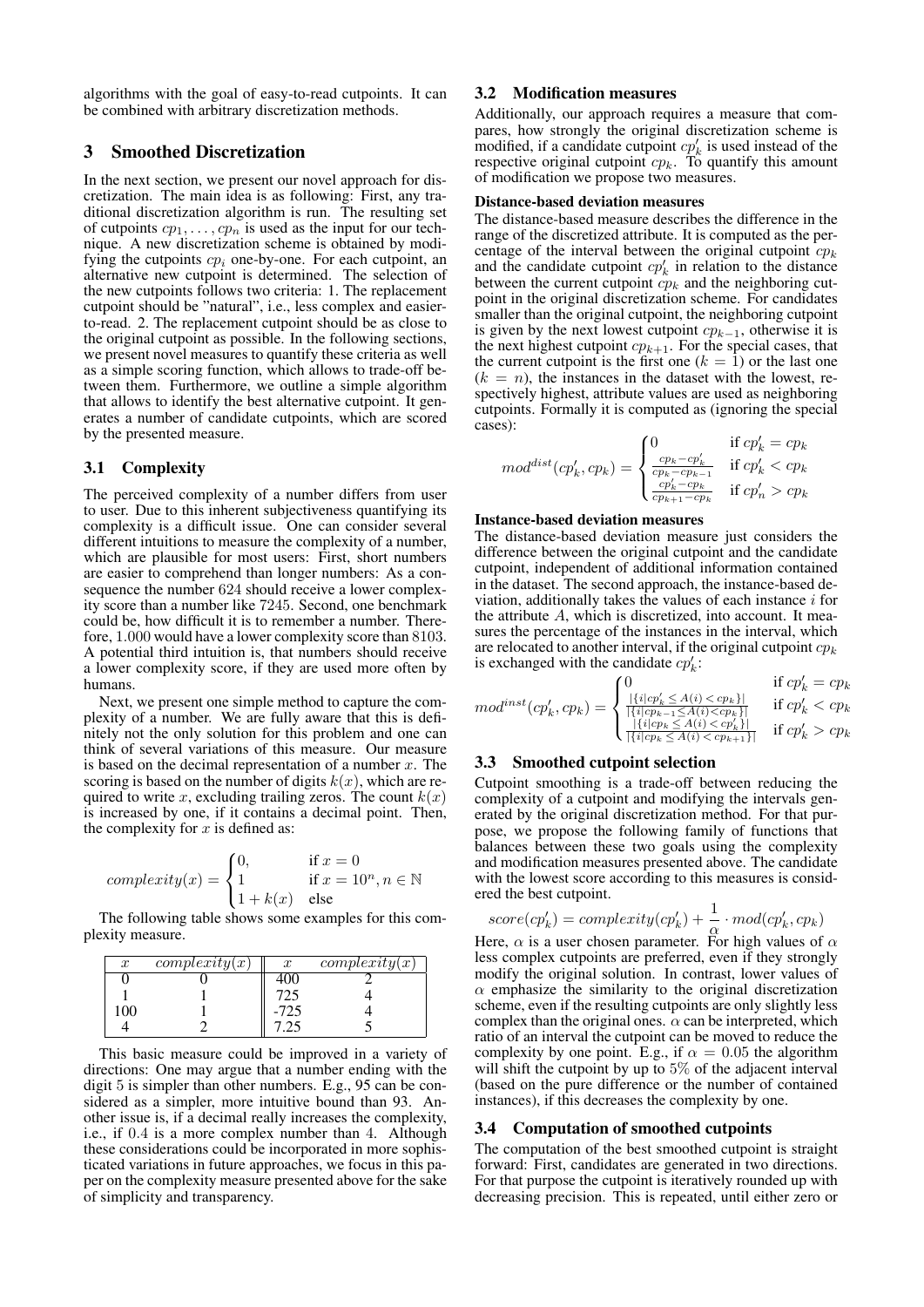the middle of the adjacent interval is reached. This prevents, that two different original cutpoints are smoothed to identical values. Candidate cutpoints smaller than the original cutpoint are obtained analogously by rounding down. Additionally, the original cutpoint is also considered as a candidate. Then, every candidate is evaluated by the scorefunction with user-chosen parametrization. The best (lowest) scoring candidate then replaces the original cutpoint in the smoothed discretization scheme.

## 3.5 Example

We demonstrate our approach in a small example: Initially the user chooses a parameter  $\alpha$  for the scoring function and one of the two proposed modification measures. We assume an  $\alpha$  value of 0.01 and the distance-based deviation measure in this example. To discretize an attribute A with our approach, first a traditional discretization algorithm, e.g., frequency-based discretization, is executed. We assume, this method resulted in the 3 cutpoints  $cp_1 = -724$ ,  $cp<sub>2</sub> = 692$ , and  $cp<sub>3</sub> = 1525$ . For each of these cutpoints, our approach determines a smoothed cutpoint  $cp_i^*$ , which should be easier-to-read. In this example we focus on the cutpoint  $cp<sub>2</sub>$ . For this cutpoint, first candidates for alternative cutpoints are determined by rounding up and down. This results in the candidates 700 and 1000 for rounding up and 690, 600, and 0 for rounding down. Additionally, the original cutpoint 692 is considered as a candidate. For each of these six cutpoint candidates the score is determined as described in Section 3.3. For example, the score for the candidate 700 is determined as follows: The complexity of the candidate is  $complexity(700) = 2$ . Its distance is computed as  $\frac{700 - 692}{1525 - 692} \approx 0.0096$ . The score for this candidate is  $score(700) = 2 + \frac{1}{0.01} \cdot 0.0096 = 2.96$ . Analogously, the score for the cutpoint 1000, which has a complexity of 1 is determined as  $1 + \frac{1}{0.01} \cdot \frac{1000 - 692}{1525 - 692} \approx 37.97$ . As another example, the original cutpoint has a complexity of 4 and a distance of 0 and thus a score of  $score(692) = 4$ . As it turns out after computing the scores for all six cutpoint candidates, 700 has the lowest (best) score and thus is used as a replacement for the original cutpoint in the novel discretization scheme.

# 4 Evaluation

To evaluate the effectiveness of our novel approach, we performed an experimental study on a classification task, using the well-known decision tree algorithm *C4.5* [9]. We used 12 data sets from the UCI Machine Learning Database Repository [2] and from the KEEL data set repository [1]. Except for the class attributes, these data sets consists of numerical attributes only.

We applied a standard 10-fold cross-validation procedure. For each training data set the discretization cutpoints were determined for the three popular discretization methods *equal-frequency discretization*, *entropy-based discretization*, and *Chi2 discretization*. Afterwards, the introduced smoothing techniques were performed with distance-based and instance-based modification measures and with different settings for the parameter  $\alpha$  in the scoring function. A very low  $\alpha$  value (here  $\alpha = 10^{-7}$ ) in combination with an instance-based distance measure means, that the cutpoint is replaced with the alternative cutpoint with the lowest complexity, which implies no reallocation of any instance to another discretization interval. For the basic discretization and for the classification algorithm implementations from the KEEL software suite were used with default parametrization. In particular, the equal-frequency discretization performed a split into 10 intervals. For the resulting discretized data a classifier was learned on the training data and the accuracy was measured

|           | distance |       | instance |       |  |  |
|-----------|----------|-------|----------|-------|--|--|
| $\alpha$  | comp     | acc   | comp     | acc   |  |  |
| 0.0       | 9.293    | 0.812 |          |       |  |  |
| $10^{-7}$ |          |       | 4.766    | 0.811 |  |  |
| 0.01      | 4.668    | 0.810 | 4.350    | 0.807 |  |  |
| 0.05      | 3.810    | 0.812 | 3.697    | 0.813 |  |  |
| 0.1       | 3.240    | 0.811 | 3.337    | 0.817 |  |  |
| 0.3       | 2.672    | 0.800 | 2.665    | 0.816 |  |  |
| 0.5       | 2.509    | 0.799 | 2.619    | 0.813 |  |  |

(a) Entropy-based discretization

|           |       | distance |       | instance |
|-----------|-------|----------|-------|----------|
| $\alpha$  | comp  | acc      | comp  | acc      |
| 0.0       | 9.102 | 0.781    |       |          |
| $10^{-7}$ |       |          | 4.879 | 0.780    |
| 0.01      | 4.818 | 0.784    | 4.520 | 0.780    |
| 0.05      | 4.002 | 0.784    | 4.017 | 0.785    |
| 0.1       | 3.488 | 0.774    | 3.645 | 0.788    |
| 0.3       | 2.942 | 0.768    | 2.887 | 0.780    |
| 0.5       | 2.746 | 0.771    | 2.841 | 0.779    |

(b) Chi2 discretization

|           | distance |       |       | instance |
|-----------|----------|-------|-------|----------|
| $\alpha$  | comp     | acc   | comp  | acc      |
| 0.0       | 9.042    | 0.784 |       |          |
| $10^{-7}$ |          |       | 4.981 | 0.784    |
| 0.01      | 5.121    | 0.784 | 4.730 | 0.785    |
| 0.05      | 4.301    | 0.780 | 4.266 | 0.782    |
| 0.1       | 3.912    | 0.782 | 3.931 | 0.780    |
| 0.3       | 3.277    | 0.780 | 3.372 | 0.774    |
| 0.5       | 2.992    | 0.785 | 3.298 | 0.780    |

(c) Equal-frequency discretization

Table 1: Results for different values for the parameter  $\alpha$  in the scoring function and both modification measures. Each table refers to a different discretization technique. For each setting, the prediction accuracy of the classification algorithm and the cutpoint complexity are denoted averaged over all data sets.

in the test data. Summarized results, which are averaged over all datasets, are shown in Tables 1a, 1b and 1c. Exemplary detailed result for all datasets using entropy-based discretization are denoted in Tables 2a and 2b. These tables show the predictive accuracy of the classifier with the discretized attributes as input as well as the averaged complexity score of the smoothed discretized cutpoints. All base discretizers lead to a high complexity of the used cutpoints: the cutpoints are overall hard-to-read for humans. For all discretizers, smoothing these cutpoints even with only low values of  $\alpha$  leads to a drastic decrease of the complexity. The complexity of cutpoints is further reduced for increased parameter values of  $\alpha$ . These adaptations influence the accuracy of the classifiers only marginally, i.e., the improved classification accuracy of entropy-based discretization is maintained even for substantially simplified cutpoints. This may hint at possible overfitting of the discretization algorithms. Only for the highest settings of  $\alpha$  $(\alpha \geq 0.1)$  a slight decrease of the accuracy can be observed for the supervised discretization algorithms. The reduction of the accuracy is smaller for instance-based smoothing methods, while similar complexity reductions are achieved. Therefore, this variation is to be preferred based on the current results. These experiments overall demonstrate the effectiveness of our novel approach, as it succeeds in decreasing the complexity of the used cutpoints with only marginal influence on the main algorithm, which uses the discretization intervals.